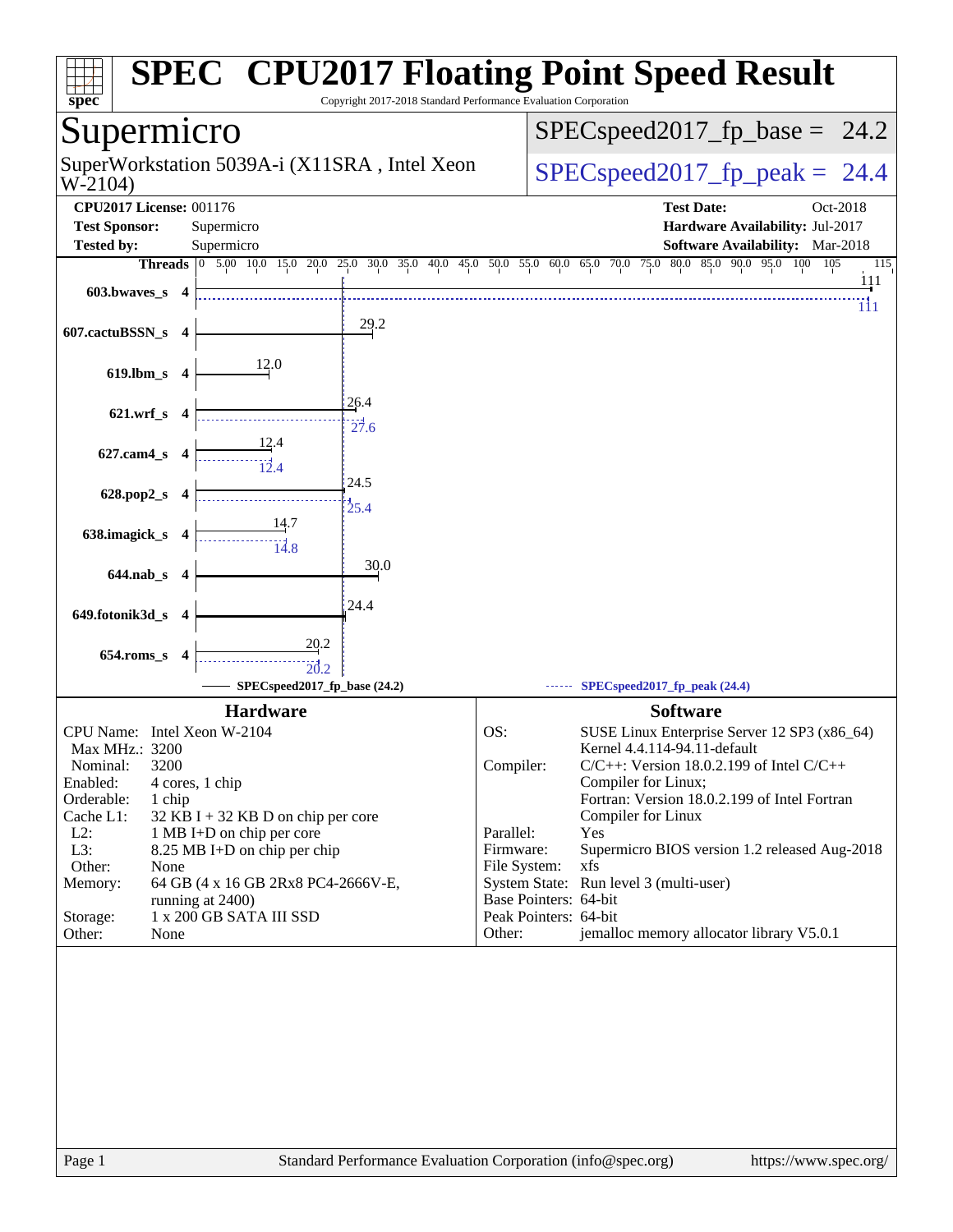

Copyright 2017-2018 Standard Performance Evaluation Corporation

## Supermicro

W-2104) SuperWorkstation 5039A-i (X11SRA, Intel Xeon  $\big|$  SPECspeed2017 fp\_peak = 24.4

 $SPECspeed2017_fp\_base = 24.2$ 

**[CPU2017 License:](http://www.spec.org/auto/cpu2017/Docs/result-fields.html#CPU2017License)** 001176 **[Test Date:](http://www.spec.org/auto/cpu2017/Docs/result-fields.html#TestDate)** Oct-2018

**[Test Sponsor:](http://www.spec.org/auto/cpu2017/Docs/result-fields.html#TestSponsor)** Supermicro **[Hardware Availability:](http://www.spec.org/auto/cpu2017/Docs/result-fields.html#HardwareAvailability)** Jul-2017

**[Tested by:](http://www.spec.org/auto/cpu2017/Docs/result-fields.html#Testedby)** Supermicro **[Software Availability:](http://www.spec.org/auto/cpu2017/Docs/result-fields.html#SoftwareAvailability)** Mar-2018

#### **[Results Table](http://www.spec.org/auto/cpu2017/Docs/result-fields.html#ResultsTable)**

|                           | <b>Base</b>    |                |       |                |            |                | <b>Peak</b> |                |                |              |                |              |                |              |
|---------------------------|----------------|----------------|-------|----------------|------------|----------------|-------------|----------------|----------------|--------------|----------------|--------------|----------------|--------------|
| <b>Benchmark</b>          | <b>Threads</b> | <b>Seconds</b> | Ratio | <b>Seconds</b> | Ratio      | <b>Seconds</b> | Ratio       | <b>Threads</b> | <b>Seconds</b> | <b>Ratio</b> | <b>Seconds</b> | <b>Ratio</b> | <b>Seconds</b> | <b>Ratio</b> |
| $603.bwaves$ s            | 4              | 529            | 112   | 530            | <u>111</u> | 530            | 111         | 4              | 531            | <b>111</b>   | 531            | 111          | 532            | 111          |
| 607.cactuBSSN s           | 4              | 573            | 29.1  | 571            | 29.2       | 571            | 29.2        | $\overline{4}$ | 573            | 29.1         | 571            | 29.2         | 571            | 29.2         |
| $619.1$ bm s              | $\overline{4}$ | 435            | 12.0  | 437            | 12.0       | 436            | 12.0        | $\overline{4}$ | 435            | 12.0         | 437            | 12.0         | 436            | 12.0         |
| $621.wrf$ <sub>s</sub>    | 4              | 503            | 26.3  | 501            | 26.4       | 501            | 26.4        | $\overline{4}$ | 479            | 27.6         | 479            | 27.6         | 479            | 27.6         |
| $627$ .cam $4$ s          | 4              | 715            | 12.4  | 715            | 12.4       | 713            | 12.4        | $\overline{4}$ | 715            | 12.4         | 713            | 12.4         | 714            | 12.4         |
| $628.pop2_s$              | 4              | 485            | 24.5  | 486            | 24.4       | 484            | 24.5        | $\overline{4}$ | 468            | 25.4         | 468            | 25.4         | 467            | 25.4         |
| 638.imagick_s             | 4              | 978            | 14.7  | 979            | 14.7       | 979            | 14.7        | $\overline{4}$ | 974            | 14.8         | 972            | 14.8         | 971            | 14.9         |
| $644$ .nab s              | $\overline{4}$ | 582            | 30.0  | 582            | 30.0       | 582            | 30.0        | $\overline{4}$ | 582            | 30.0         | 582            | 30.0         | 582            | 30.0         |
| 649.fotonik3d s           | 4              | 370            | 24.6  | 374            | 24.4       | 375            | 24.3        | $\overline{4}$ | 370            | 24.6         | 374            | 24.4         | 375            | 24.3         |
| $654$ .roms s             | 4              | 782            | 20.1  | 780            | 20.2       | 781            | 20.2        | $\overline{4}$ | 781            | 20.2         | 778            | 20.2         | 778            | 20.2         |
| $SPECspeed2017$ fp base = |                | 24.2           |       |                |            |                |             |                |                |              |                |              |                |              |

**[SPECspeed2017\\_fp\\_peak =](http://www.spec.org/auto/cpu2017/Docs/result-fields.html#SPECspeed2017fppeak) 24.4**

Results appear in the [order in which they were run.](http://www.spec.org/auto/cpu2017/Docs/result-fields.html#RunOrder) Bold underlined text [indicates a median measurement](http://www.spec.org/auto/cpu2017/Docs/result-fields.html#Median).

#### **[Operating System Notes](http://www.spec.org/auto/cpu2017/Docs/result-fields.html#OperatingSystemNotes)**

Stack size set to unlimited using "ulimit -s unlimited"

#### **[General Notes](http://www.spec.org/auto/cpu2017/Docs/result-fields.html#GeneralNotes)**

Environment variables set by runcpu before the start of the run: KMP\_AFFINITY = "granularity=fine,compact" LD\_LIBRARY\_PATH = "/home/cpu2017/lib/ia32:/home/cpu2017/lib/intel64:/home/cpu2017/je5.0.1-32:/home/cpu2017/je5.0.1-64" OMP\_STACKSIZE = "192M"

 Binaries compiled on a system with 1x Intel Core i7-6700K CPU + 32GB RAM memory using Redhat Enterprise Linux 7.5 Transparent Huge Pages enabled by default Prior to runcpu invocation Filesystem page cache synced and cleared with: sync; echo 3> /proc/sys/vm/drop\_caches

 Yes: The test sponsor attests, as of date of publication, that CVE-2017-5754 (Meltdown) is mitigated in the system as tested and documented. Yes: The test sponsor attests, as of date of publication, that CVE-2017-5753 (Spectre variant 1) is mitigated in the system as tested and documented. Yes: The test sponsor attests, as of date of publication, that CVE-2017-5715 (Spectre variant 2) is mitigated in the system as tested and documented. jemalloc, a general purpose malloc implementation built with the RedHat Enterprise 7.5, and the system compiler gcc 4.8.5 sources available from jemalloc.net or <https://github.com/jemalloc/jemalloc/releases>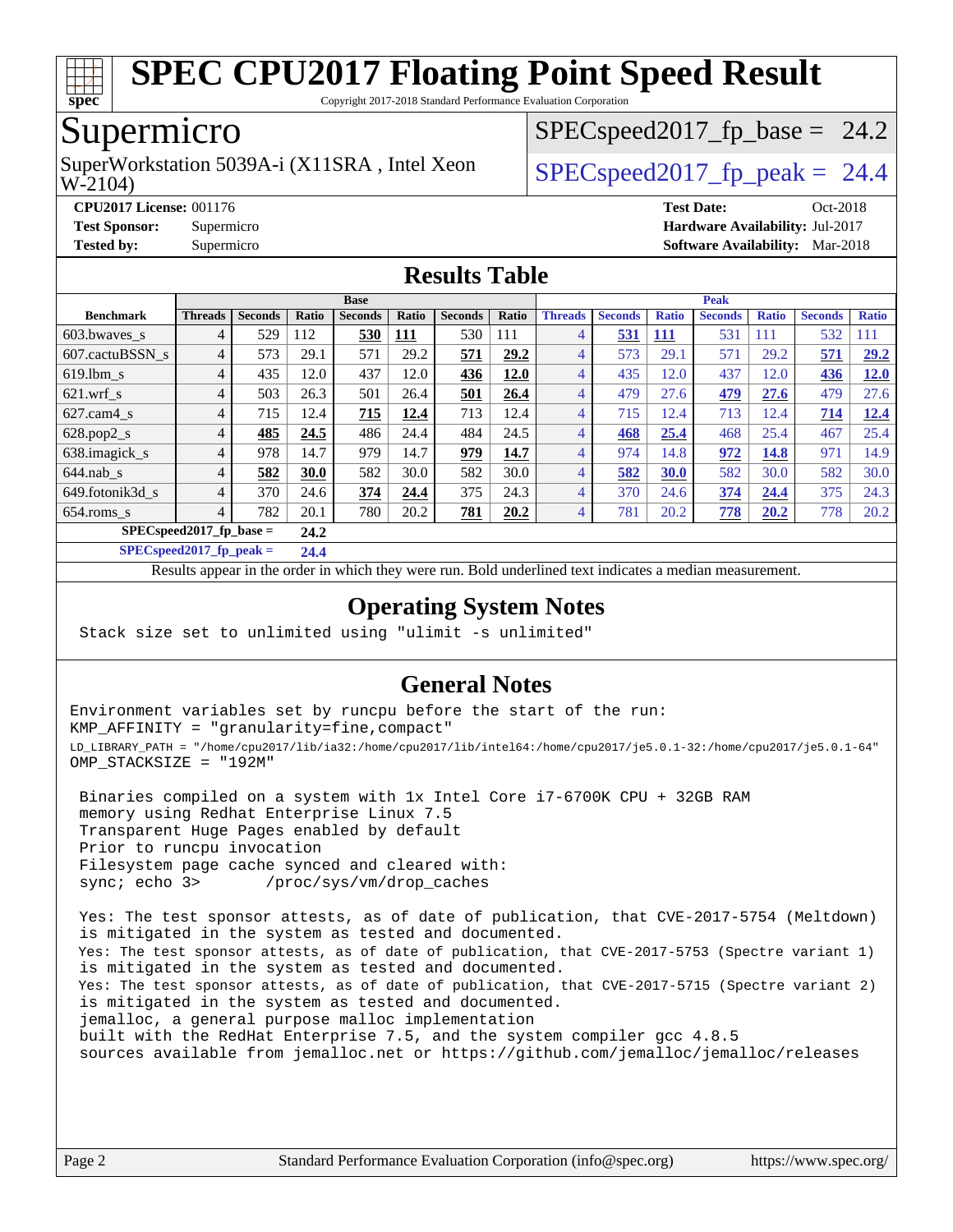

Copyright 2017-2018 Standard Performance Evaluation Corporation

### Supermicro

W-2104) SuperWorkstation 5039A-i (X11SRA, Intel Xeon  $\big|$  [SPECspeed2017\\_fp\\_peak =](http://www.spec.org/auto/cpu2017/Docs/result-fields.html#SPECspeed2017fppeak) 24.4

 $SPECspeed2017_fp\_base = 24.2$ 

**[CPU2017 License:](http://www.spec.org/auto/cpu2017/Docs/result-fields.html#CPU2017License)** 001176 **[Test Date:](http://www.spec.org/auto/cpu2017/Docs/result-fields.html#TestDate)** Oct-2018 **[Test Sponsor:](http://www.spec.org/auto/cpu2017/Docs/result-fields.html#TestSponsor)** Supermicro **[Hardware Availability:](http://www.spec.org/auto/cpu2017/Docs/result-fields.html#HardwareAvailability)** Jul-2017 **[Tested by:](http://www.spec.org/auto/cpu2017/Docs/result-fields.html#Testedby)** Supermicro **[Software Availability:](http://www.spec.org/auto/cpu2017/Docs/result-fields.html#SoftwareAvailability)** Mar-2018

#### **[Platform Notes](http://www.spec.org/auto/cpu2017/Docs/result-fields.html#PlatformNotes)**

Page 3 Standard Performance Evaluation Corporation [\(info@spec.org\)](mailto:info@spec.org) <https://www.spec.org/> Sysinfo program /home/cpu2017/bin/sysinfo Rev: r5974 of 2018-05-19 9bcde8f2999c33d61f64985e45859ea9 running on linux-k7zv Sun Oct 7 01:44:01 2018 SUT (System Under Test) info as seen by some common utilities. For more information on this section, see <https://www.spec.org/cpu2017/Docs/config.html#sysinfo> From /proc/cpuinfo model name : Intel(R) Xeon(R) W-2104 CPU @ 3.20GHz 1 "physical id"s (chips) 4 "processors" cores, siblings (Caution: counting these is hw and system dependent. The following excerpts from /proc/cpuinfo might not be reliable. Use with caution.) cpu cores : 4 siblings : 4 physical 0: cores 0 1 3 4 From lscpu: Architecture: x86\_64 CPU op-mode(s): 32-bit, 64-bit Byte Order: Little Endian  $CPU(s):$  4 On-line CPU(s) list: 0-3 Thread(s) per core: 1 Core(s) per socket: 4 Socket(s): 1 NUMA node(s): 1 Vendor ID: GenuineIntel CPU family: 6 Model: 85<br>Model name: 1n  $Intel(R)$  Xeon(R) W-2104 CPU @ 3.20GHz Stepping: 4 CPU MHz: 3200.000 CPU max MHz: 3200.0000 CPU min MHz: 1200.0000 BogoMIPS: 6383.79 Virtualization: VT-x L1d cache: 32K L1i cache: 32K L2 cache: 1024K L3 cache: 8448K NUMA node0 CPU(s): 0-3 Flags: fpu vme de pse tsc msr pae mce cx8 apic sep mtrr pge mca cmov pat pse36 clflush dts acpi mmx fxsr sse sse2 ss ht tm pbe syscall nx pdpe1gb rdtscp lm constant\_tsc art arch\_perfmon pebs bts rep\_good nopl xtopology nonstop\_tsc aperfmperf eagerfpu pni pclmulqdq dtes64 monitor ds\_cpl vmx smx est tm2 ssse3 sdbg **(Continued on next page)**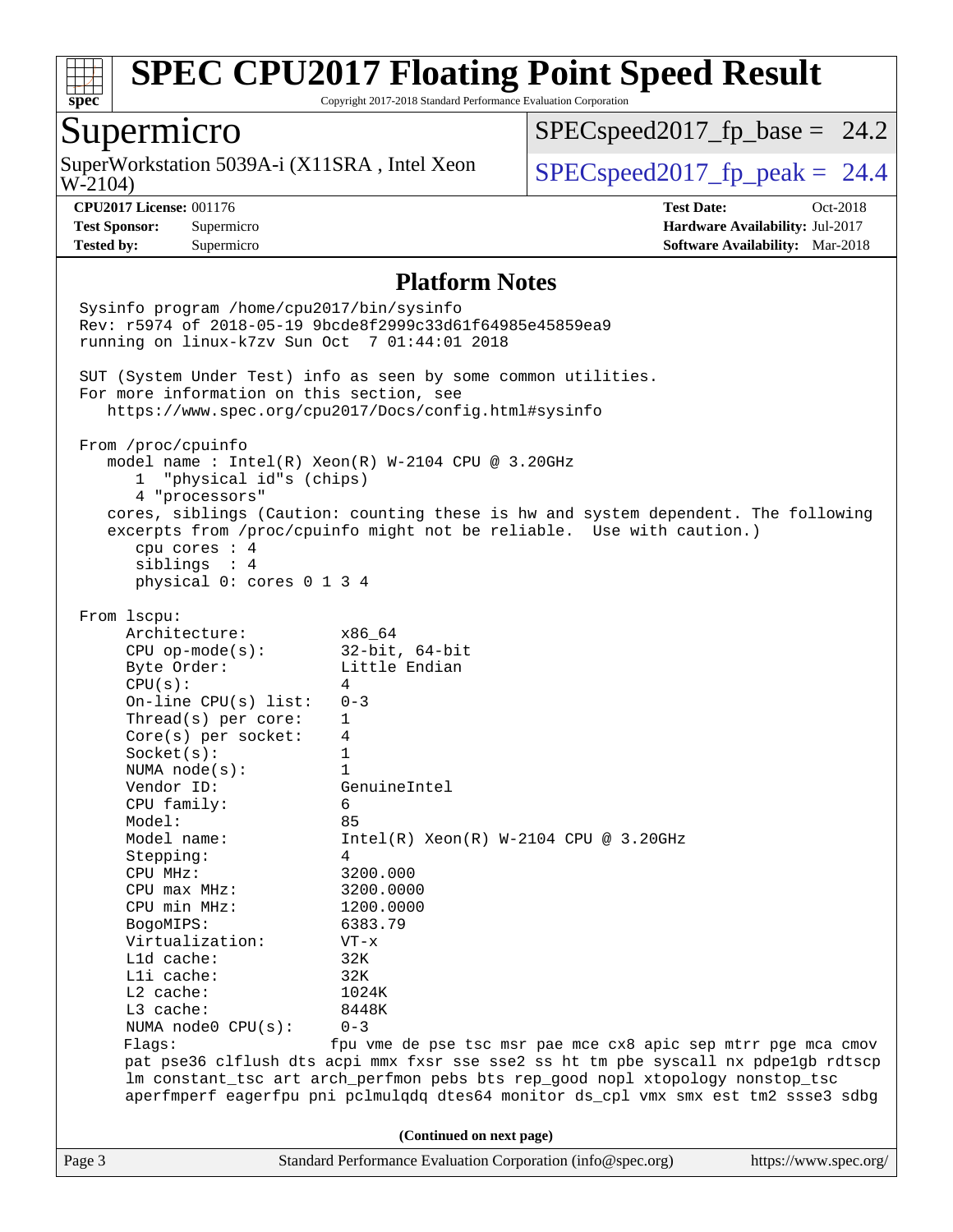

Copyright 2017-2018 Standard Performance Evaluation Corporation

#### Supermicro

W-2104) SuperWorkstation 5039A-i (X11SRA, Intel Xeon  $\big|$  SPECspeed2017 fp\_peak = 24.4

 $SPECspeed2017_fp\_base = 24.2$ 

**[Tested by:](http://www.spec.org/auto/cpu2017/Docs/result-fields.html#Testedby)** Supermicro **[Software Availability:](http://www.spec.org/auto/cpu2017/Docs/result-fields.html#SoftwareAvailability)** Mar-2018

**[CPU2017 License:](http://www.spec.org/auto/cpu2017/Docs/result-fields.html#CPU2017License)** 001176 **[Test Date:](http://www.spec.org/auto/cpu2017/Docs/result-fields.html#TestDate)** Oct-2018 **[Test Sponsor:](http://www.spec.org/auto/cpu2017/Docs/result-fields.html#TestSponsor)** Supermicro **[Hardware Availability:](http://www.spec.org/auto/cpu2017/Docs/result-fields.html#HardwareAvailability)** Jul-2017

#### **[Platform Notes \(Continued\)](http://www.spec.org/auto/cpu2017/Docs/result-fields.html#PlatformNotes)**

 fma cx16 xtpr pdcm pcid dca sse4\_1 sse4\_2 x2apic movbe popcnt tsc\_deadline\_timer aes xsave avx f16c rdrand lahf\_lm abm 3dnowprefetch arat epb invpcid\_single pln pts dtherm intel\_pt rsb\_ctxsw spec\_ctrl retpoline kaiser tpr\_shadow vnmi flexpriority ept vpid fsgsbase tsc\_adjust bmi1 hle avx2 smep bmi2 erms invpcid rtm cqm mpx avx512f avx512dq rdseed adx smap clflushopt clwb avx512cd avx512bw avx512vl xsaveopt xsavec xgetbv1 cqm\_llc cqm\_occup\_llc /proc/cpuinfo cache data cache size : 8448 KB From numactl --hardware WARNING: a numactl 'node' might or might not correspond to a physical chip. available: 1 nodes (0) node 0 cpus: 0 1 2 3 node 0 size: 64121 MB node 0 free: 33357 MB node distances: node 0 0: 10 From /proc/meminfo MemTotal: 65659948 kB HugePages\_Total: 0 Hugepagesize: 2048 kB From /etc/\*release\* /etc/\*version\* SuSE-release: SUSE Linux Enterprise Server 12 (x86\_64) VERSION = 12 PATCHLEVEL = 3 # This file is deprecated and will be removed in a future service pack or release. # Please check /etc/os-release for details about this release. os-release: NAME="SLES" VERSION="12-SP3" VERSION\_ID="12.3" PRETTY\_NAME="SUSE Linux Enterprise Server 12 SP3" ID="sles" ANSI\_COLOR="0;32" CPE\_NAME="cpe:/o:suse:sles:12:sp3" uname -a: Linux linux-k7zv 4.4.114-94.11-default #1 SMP Thu Feb 1 19:28:26 UTC 2018 (4309ff9) x86\_64 x86\_64 x86\_64 GNU/Linux Kernel self-reported vulnerability status: **(Continued on next page)**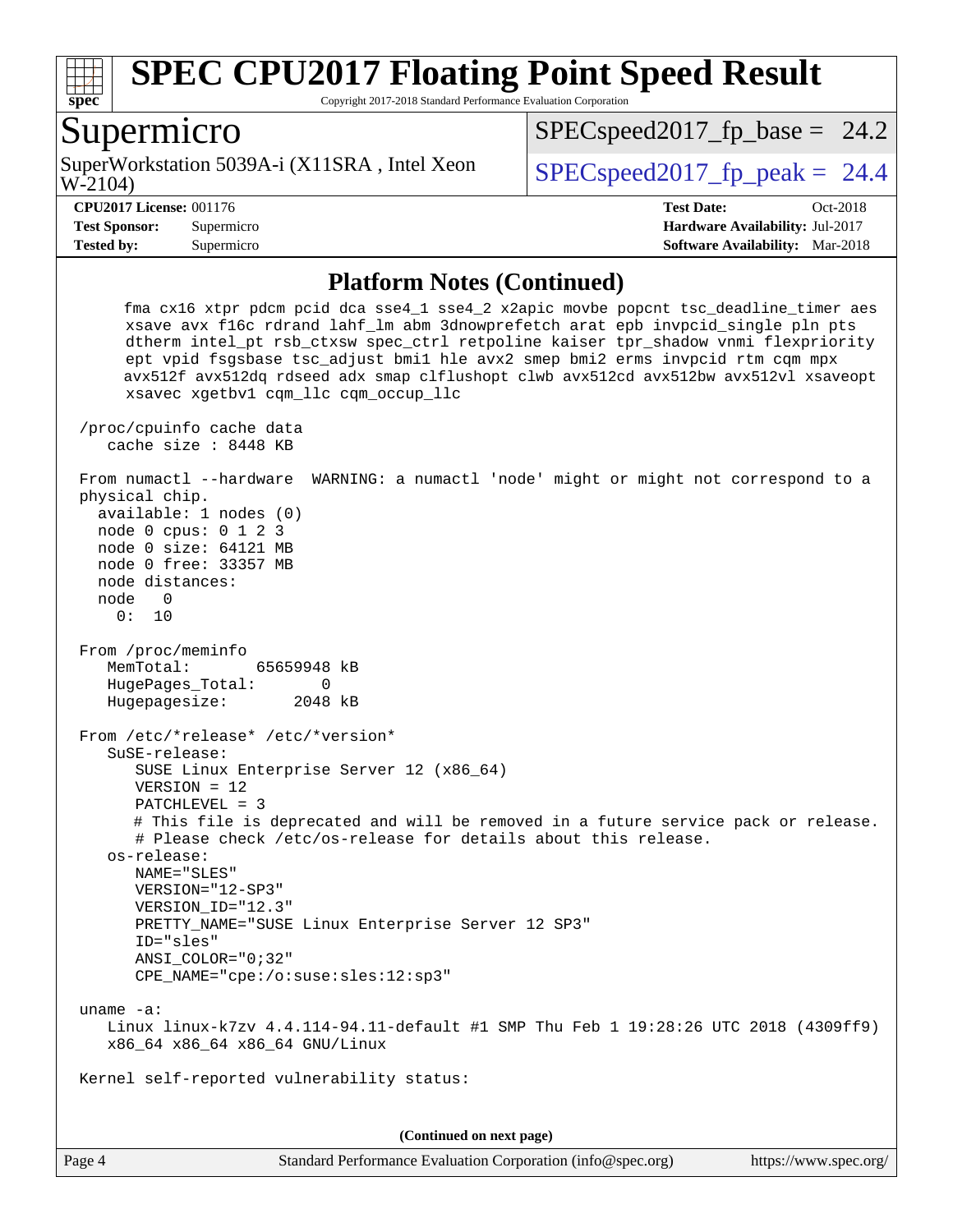

Copyright 2017-2018 Standard Performance Evaluation Corporation

#### Supermicro

W-2104) SuperWorkstation 5039A-i (X11SRA, Intel Xeon  $\big|$  [SPECspeed2017\\_fp\\_peak =](http://www.spec.org/auto/cpu2017/Docs/result-fields.html#SPECspeed2017fppeak) 24.4

 $SPECspeed2017_fp\_base = 24.2$ 

**[Tested by:](http://www.spec.org/auto/cpu2017/Docs/result-fields.html#Testedby)** Supermicro **[Software Availability:](http://www.spec.org/auto/cpu2017/Docs/result-fields.html#SoftwareAvailability)** Mar-2018

**[CPU2017 License:](http://www.spec.org/auto/cpu2017/Docs/result-fields.html#CPU2017License)** 001176 **[Test Date:](http://www.spec.org/auto/cpu2017/Docs/result-fields.html#TestDate)** Oct-2018 **[Test Sponsor:](http://www.spec.org/auto/cpu2017/Docs/result-fields.html#TestSponsor)** Supermicro **[Hardware Availability:](http://www.spec.org/auto/cpu2017/Docs/result-fields.html#HardwareAvailability)** Jul-2017

#### **[Platform Notes \(Continued\)](http://www.spec.org/auto/cpu2017/Docs/result-fields.html#PlatformNotes)**

 CVE-2017-5754 (Meltdown): Mitigation: PTI CVE-2017-5753 (Spectre variant 1): Mitigation: Barriers CVE-2017-5715 (Spectre variant 2): Mitigation: IBRS+IBPB

run-level 3 Oct 5 17:18

 SPEC is set to: /home/cpu2017 Filesystem Type Size Used Avail Use% Mounted on /dev/sda4 xfs 145G 51G 94G 36% /home

 Additional information from dmidecode follows. WARNING: Use caution when you interpret this section. The 'dmidecode' program reads system data which is "intended to allow hardware to be accurately determined", but the intent may not be met, as there are frequent changes to hardware, firmware, and the "DMTF SMBIOS" standard. BIOS American Megatrends Inc. 1.2 08/23/2018 Memory:

 4x Micron 18ADF2G72AZ-2G6H1R 16 GB 2 rank 2666, configured at 2400 4x NO DIMM NO DIMM

(End of data from sysinfo program)

#### **[Compiler Version Notes](http://www.spec.org/auto/cpu2017/Docs/result-fields.html#CompilerVersionNotes)**

| 619.1bm_s(base) 638.imagick_s(base, peak) 644.nab_s(base, peak)<br>CC                                                      |                          |
|----------------------------------------------------------------------------------------------------------------------------|--------------------------|
| icc (ICC) 18.0.2 20180210<br>Copyright (C) 1985-2018 Intel Corporation. All rights reserved.                               |                          |
| $CC$ 619.1bm $s$ (peak)                                                                                                    |                          |
| icc (ICC) 18.0.2 20180210<br>Copyright (C) 1985-2018 Intel Corporation. All rights reserved.                               |                          |
| FC 607.cactuBSSN s(base, peak)                                                                                             |                          |
| icpc (ICC) 18.0.2 20180210<br>Copyright (C) 1985-2018 Intel Corporation. All rights reserved.<br>icc (ICC) 18.0.2 20180210 |                          |
| Copyright (C) 1985-2018 Intel Corporation. All rights reserved.<br>ifort (IFORT) 18.0.2 20180210                           |                          |
| Copyright (C) 1985-2018 Intel Corporation. All rights reserved.                                                            |                          |
|                                                                                                                            | (Continued on next page) |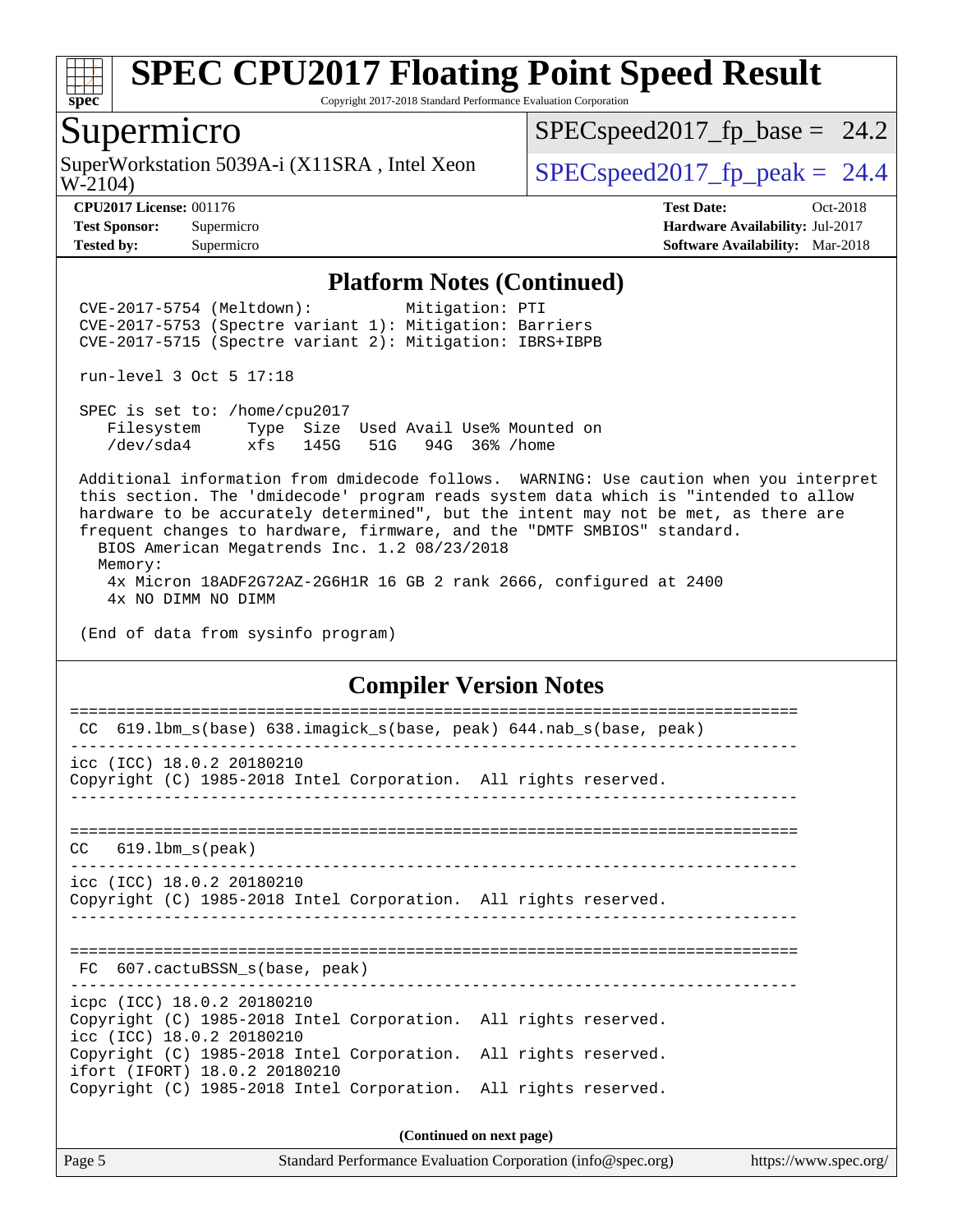

Copyright 2017-2018 Standard Performance Evaluation Corporation

## Supermicro

W-2104) SuperWorkstation 5039A-i (X11SRA, Intel Xeon  $\big|$  [SPECspeed2017\\_fp\\_peak =](http://www.spec.org/auto/cpu2017/Docs/result-fields.html#SPECspeed2017fppeak) 24.4

 $SPEC speed2017_fp\_base = 24.2$ 

**[CPU2017 License:](http://www.spec.org/auto/cpu2017/Docs/result-fields.html#CPU2017License)** 001176 **[Test Date:](http://www.spec.org/auto/cpu2017/Docs/result-fields.html#TestDate)** Oct-2018 **[Test Sponsor:](http://www.spec.org/auto/cpu2017/Docs/result-fields.html#TestSponsor)** Supermicro **[Hardware Availability:](http://www.spec.org/auto/cpu2017/Docs/result-fields.html#HardwareAvailability)** Jul-2017 **[Tested by:](http://www.spec.org/auto/cpu2017/Docs/result-fields.html#Testedby)** Supermicro **[Software Availability:](http://www.spec.org/auto/cpu2017/Docs/result-fields.html#SoftwareAvailability)** Mar-2018

#### **[Compiler Version Notes \(Continued\)](http://www.spec.org/auto/cpu2017/Docs/result-fields.html#CompilerVersionNotes)**

| 603.bwaves_s(base) 649.fotonik3d_s(base) 654.roms_s(base, peak)<br>FC.                                                                                                                           |  |
|--------------------------------------------------------------------------------------------------------------------------------------------------------------------------------------------------|--|
| ifort (IFORT) 18.0.2 20180210<br>Copyright (C) 1985-2018 Intel Corporation. All rights reserved.                                                                                                 |  |
| $603.bwaves$ s(peak) $649.fotonik3d$ s(peak)<br>FC.                                                                                                                                              |  |
| ifort (IFORT) 18.0.2 20180210<br>Copyright (C) 1985-2018 Intel Corporation. All rights reserved.                                                                                                 |  |
| $621.wrf_s(base)$ $627.cam4_s(base, peak)$ $628.pop2_s(base)$<br>CC.                                                                                                                             |  |
| ifort (IFORT) 18.0.2 20180210<br>Copyright (C) 1985-2018 Intel Corporation. All rights reserved.<br>icc (ICC) 18.0.2 20180210<br>Copyright (C) 1985-2018 Intel Corporation. All rights reserved. |  |
|                                                                                                                                                                                                  |  |
| $621.wrf$ s(peak) $628.pop2$ s(peak)<br>CC                                                                                                                                                       |  |
| ifort (IFORT) 18.0.2 20180210<br>Copyright (C) 1985-2018 Intel Corporation. All rights reserved.<br>icc (ICC) 18.0.2 20180210<br>Copyright (C) 1985-2018 Intel Corporation. All rights reserved. |  |
|                                                                                                                                                                                                  |  |

## **[Base Compiler Invocation](http://www.spec.org/auto/cpu2017/Docs/result-fields.html#BaseCompilerInvocation)**

[C benchmarks](http://www.spec.org/auto/cpu2017/Docs/result-fields.html#Cbenchmarks): [icc -m64 -std=c11](http://www.spec.org/cpu2017/results/res2018q4/cpu2017-20181015-09238.flags.html#user_CCbase_intel_icc_64bit_c11_33ee0cdaae7deeeab2a9725423ba97205ce30f63b9926c2519791662299b76a0318f32ddfffdc46587804de3178b4f9328c46fa7c2b0cd779d7a61945c91cd35)

[Fortran benchmarks](http://www.spec.org/auto/cpu2017/Docs/result-fields.html#Fortranbenchmarks): [ifort -m64](http://www.spec.org/cpu2017/results/res2018q4/cpu2017-20181015-09238.flags.html#user_FCbase_intel_ifort_64bit_24f2bb282fbaeffd6157abe4f878425411749daecae9a33200eee2bee2fe76f3b89351d69a8130dd5949958ce389cf37ff59a95e7a40d588e8d3a57e0c3fd751)

[Benchmarks using both Fortran and C](http://www.spec.org/auto/cpu2017/Docs/result-fields.html#BenchmarksusingbothFortranandC): [ifort -m64](http://www.spec.org/cpu2017/results/res2018q4/cpu2017-20181015-09238.flags.html#user_CC_FCbase_intel_ifort_64bit_24f2bb282fbaeffd6157abe4f878425411749daecae9a33200eee2bee2fe76f3b89351d69a8130dd5949958ce389cf37ff59a95e7a40d588e8d3a57e0c3fd751) [icc -m64 -std=c11](http://www.spec.org/cpu2017/results/res2018q4/cpu2017-20181015-09238.flags.html#user_CC_FCbase_intel_icc_64bit_c11_33ee0cdaae7deeeab2a9725423ba97205ce30f63b9926c2519791662299b76a0318f32ddfffdc46587804de3178b4f9328c46fa7c2b0cd779d7a61945c91cd35)

**(Continued on next page)**

Page 6 Standard Performance Evaluation Corporation [\(info@spec.org\)](mailto:info@spec.org) <https://www.spec.org/>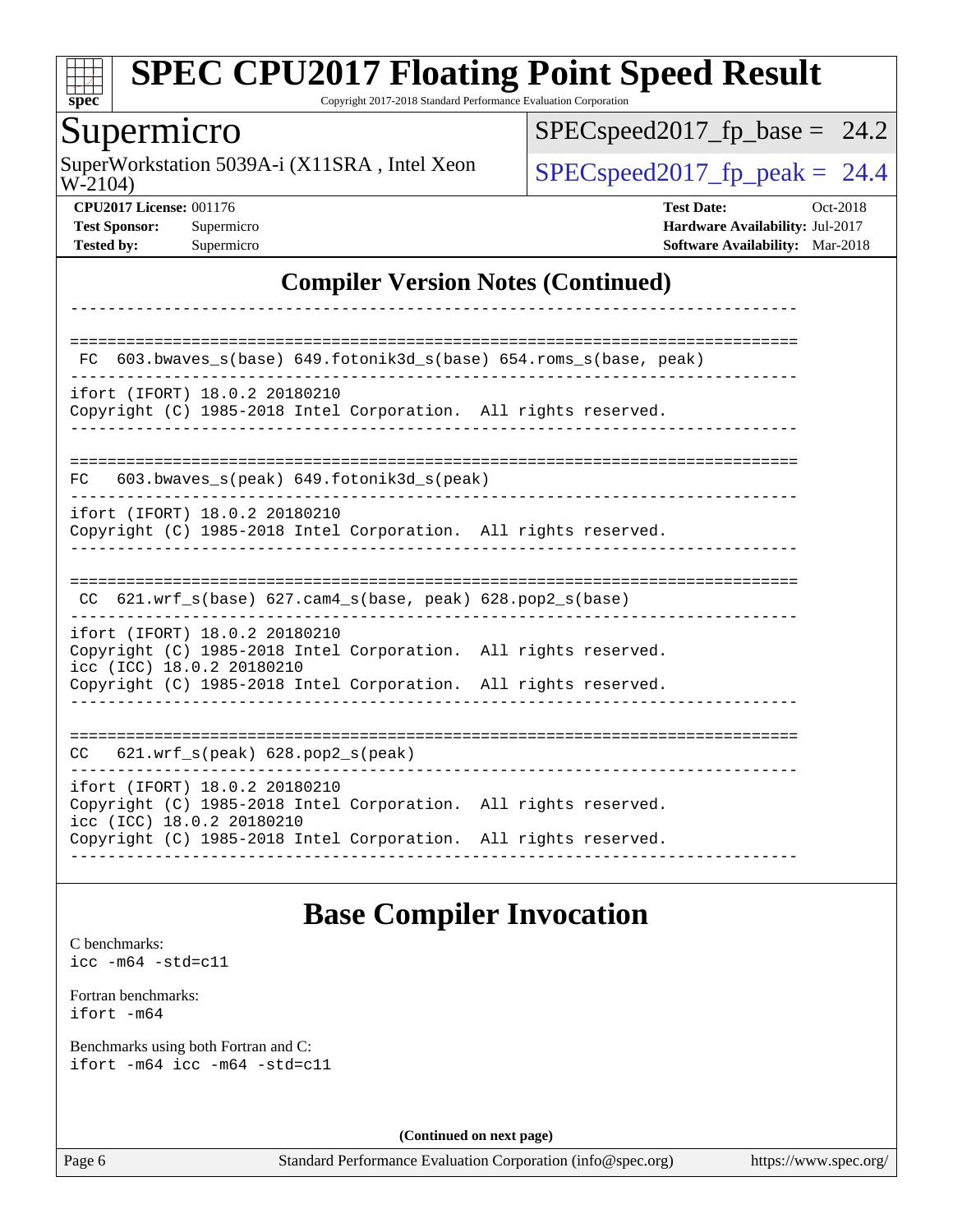

Copyright 2017-2018 Standard Performance Evaluation Corporation

#### Supermicro

W-2104) SuperWorkstation 5039A-i (X11SRA, Intel Xeon  $\big|$  SPECspeed2017 fp\_peak = 24.4

 $SPECspeed2017_fp\_base = 24.2$ 

**[CPU2017 License:](http://www.spec.org/auto/cpu2017/Docs/result-fields.html#CPU2017License)** 001176 **[Test Date:](http://www.spec.org/auto/cpu2017/Docs/result-fields.html#TestDate)** Oct-2018 **[Test Sponsor:](http://www.spec.org/auto/cpu2017/Docs/result-fields.html#TestSponsor)** Supermicro **[Hardware Availability:](http://www.spec.org/auto/cpu2017/Docs/result-fields.html#HardwareAvailability)** Jul-2017 **[Tested by:](http://www.spec.org/auto/cpu2017/Docs/result-fields.html#Testedby)** Supermicro **[Software Availability:](http://www.spec.org/auto/cpu2017/Docs/result-fields.html#SoftwareAvailability)** Mar-2018

## **[Base Compiler Invocation \(Continued\)](http://www.spec.org/auto/cpu2017/Docs/result-fields.html#BaseCompilerInvocation)**

[Benchmarks using Fortran, C, and C++:](http://www.spec.org/auto/cpu2017/Docs/result-fields.html#BenchmarksusingFortranCandCXX) [icpc -m64](http://www.spec.org/cpu2017/results/res2018q4/cpu2017-20181015-09238.flags.html#user_CC_CXX_FCbase_intel_icpc_64bit_4ecb2543ae3f1412ef961e0650ca070fec7b7afdcd6ed48761b84423119d1bf6bdf5cad15b44d48e7256388bc77273b966e5eb805aefd121eb22e9299b2ec9d9) [icc -m64 -std=c11](http://www.spec.org/cpu2017/results/res2018q4/cpu2017-20181015-09238.flags.html#user_CC_CXX_FCbase_intel_icc_64bit_c11_33ee0cdaae7deeeab2a9725423ba97205ce30f63b9926c2519791662299b76a0318f32ddfffdc46587804de3178b4f9328c46fa7c2b0cd779d7a61945c91cd35) [ifort -m64](http://www.spec.org/cpu2017/results/res2018q4/cpu2017-20181015-09238.flags.html#user_CC_CXX_FCbase_intel_ifort_64bit_24f2bb282fbaeffd6157abe4f878425411749daecae9a33200eee2bee2fe76f3b89351d69a8130dd5949958ce389cf37ff59a95e7a40d588e8d3a57e0c3fd751)

**[Base Portability Flags](http://www.spec.org/auto/cpu2017/Docs/result-fields.html#BasePortabilityFlags)**

 603.bwaves\_s: [-DSPEC\\_LP64](http://www.spec.org/cpu2017/results/res2018q4/cpu2017-20181015-09238.flags.html#suite_basePORTABILITY603_bwaves_s_DSPEC_LP64) 607.cactuBSSN\_s: [-DSPEC\\_LP64](http://www.spec.org/cpu2017/results/res2018q4/cpu2017-20181015-09238.flags.html#suite_basePORTABILITY607_cactuBSSN_s_DSPEC_LP64) 619.lbm\_s: [-DSPEC\\_LP64](http://www.spec.org/cpu2017/results/res2018q4/cpu2017-20181015-09238.flags.html#suite_basePORTABILITY619_lbm_s_DSPEC_LP64) 621.wrf\_s: [-DSPEC\\_LP64](http://www.spec.org/cpu2017/results/res2018q4/cpu2017-20181015-09238.flags.html#suite_basePORTABILITY621_wrf_s_DSPEC_LP64) [-DSPEC\\_CASE\\_FLAG](http://www.spec.org/cpu2017/results/res2018q4/cpu2017-20181015-09238.flags.html#b621.wrf_s_baseCPORTABILITY_DSPEC_CASE_FLAG) [-convert big\\_endian](http://www.spec.org/cpu2017/results/res2018q4/cpu2017-20181015-09238.flags.html#user_baseFPORTABILITY621_wrf_s_convert_big_endian_c3194028bc08c63ac5d04de18c48ce6d347e4e562e8892b8bdbdc0214820426deb8554edfa529a3fb25a586e65a3d812c835984020483e7e73212c4d31a38223) 627.cam4\_s: [-DSPEC\\_LP64](http://www.spec.org/cpu2017/results/res2018q4/cpu2017-20181015-09238.flags.html#suite_basePORTABILITY627_cam4_s_DSPEC_LP64) [-DSPEC\\_CASE\\_FLAG](http://www.spec.org/cpu2017/results/res2018q4/cpu2017-20181015-09238.flags.html#b627.cam4_s_baseCPORTABILITY_DSPEC_CASE_FLAG) 628.pop2\_s: [-DSPEC\\_LP64](http://www.spec.org/cpu2017/results/res2018q4/cpu2017-20181015-09238.flags.html#suite_basePORTABILITY628_pop2_s_DSPEC_LP64) [-DSPEC\\_CASE\\_FLAG](http://www.spec.org/cpu2017/results/res2018q4/cpu2017-20181015-09238.flags.html#b628.pop2_s_baseCPORTABILITY_DSPEC_CASE_FLAG) [-convert big\\_endian](http://www.spec.org/cpu2017/results/res2018q4/cpu2017-20181015-09238.flags.html#user_baseFPORTABILITY628_pop2_s_convert_big_endian_c3194028bc08c63ac5d04de18c48ce6d347e4e562e8892b8bdbdc0214820426deb8554edfa529a3fb25a586e65a3d812c835984020483e7e73212c4d31a38223) [-assume byterecl](http://www.spec.org/cpu2017/results/res2018q4/cpu2017-20181015-09238.flags.html#user_baseFPORTABILITY628_pop2_s_assume_byterecl_7e47d18b9513cf18525430bbf0f2177aa9bf368bc7a059c09b2c06a34b53bd3447c950d3f8d6c70e3faf3a05c8557d66a5798b567902e8849adc142926523472) 638.imagick\_s: [-DSPEC\\_LP64](http://www.spec.org/cpu2017/results/res2018q4/cpu2017-20181015-09238.flags.html#suite_basePORTABILITY638_imagick_s_DSPEC_LP64) 644.nab\_s: [-DSPEC\\_LP64](http://www.spec.org/cpu2017/results/res2018q4/cpu2017-20181015-09238.flags.html#suite_basePORTABILITY644_nab_s_DSPEC_LP64) 649.fotonik3d\_s: [-DSPEC\\_LP64](http://www.spec.org/cpu2017/results/res2018q4/cpu2017-20181015-09238.flags.html#suite_basePORTABILITY649_fotonik3d_s_DSPEC_LP64) 654.roms\_s: [-DSPEC\\_LP64](http://www.spec.org/cpu2017/results/res2018q4/cpu2017-20181015-09238.flags.html#suite_basePORTABILITY654_roms_s_DSPEC_LP64)

## **[Base Optimization Flags](http://www.spec.org/auto/cpu2017/Docs/result-fields.html#BaseOptimizationFlags)**

#### [C benchmarks](http://www.spec.org/auto/cpu2017/Docs/result-fields.html#Cbenchmarks):

[-Wl,-z,muldefs](http://www.spec.org/cpu2017/results/res2018q4/cpu2017-20181015-09238.flags.html#user_CCbase_link_force_multiple1_b4cbdb97b34bdee9ceefcfe54f4c8ea74255f0b02a4b23e853cdb0e18eb4525ac79b5a88067c842dd0ee6996c24547a27a4b99331201badda8798ef8a743f577) [-xCORE-AVX512](http://www.spec.org/cpu2017/results/res2018q4/cpu2017-20181015-09238.flags.html#user_CCbase_f-xCORE-AVX512) [-ipo](http://www.spec.org/cpu2017/results/res2018q4/cpu2017-20181015-09238.flags.html#user_CCbase_f-ipo) [-O3](http://www.spec.org/cpu2017/results/res2018q4/cpu2017-20181015-09238.flags.html#user_CCbase_f-O3) [-no-prec-div](http://www.spec.org/cpu2017/results/res2018q4/cpu2017-20181015-09238.flags.html#user_CCbase_f-no-prec-div) [-qopt-prefetch](http://www.spec.org/cpu2017/results/res2018q4/cpu2017-20181015-09238.flags.html#user_CCbase_f-qopt-prefetch) [-ffinite-math-only](http://www.spec.org/cpu2017/results/res2018q4/cpu2017-20181015-09238.flags.html#user_CCbase_f_finite_math_only_cb91587bd2077682c4b38af759c288ed7c732db004271a9512da14a4f8007909a5f1427ecbf1a0fb78ff2a814402c6114ac565ca162485bbcae155b5e4258871) [-qopt-mem-layout-trans=3](http://www.spec.org/cpu2017/results/res2018q4/cpu2017-20181015-09238.flags.html#user_CCbase_f-qopt-mem-layout-trans_de80db37974c74b1f0e20d883f0b675c88c3b01e9d123adea9b28688d64333345fb62bc4a798493513fdb68f60282f9a726aa07f478b2f7113531aecce732043) [-qopenmp](http://www.spec.org/cpu2017/results/res2018q4/cpu2017-20181015-09238.flags.html#user_CCbase_qopenmp_16be0c44f24f464004c6784a7acb94aca937f053568ce72f94b139a11c7c168634a55f6653758ddd83bcf7b8463e8028bb0b48b77bcddc6b78d5d95bb1df2967) [-DSPEC\\_OPENMP](http://www.spec.org/cpu2017/results/res2018q4/cpu2017-20181015-09238.flags.html#suite_CCbase_DSPEC_OPENMP) [-L/usr/local/je5.0.1-64/lib](http://www.spec.org/cpu2017/results/res2018q4/cpu2017-20181015-09238.flags.html#user_CCbase_jemalloc_link_path64_4b10a636b7bce113509b17f3bd0d6226c5fb2346b9178c2d0232c14f04ab830f976640479e5c33dc2bcbbdad86ecfb6634cbbd4418746f06f368b512fced5394) [-ljemalloc](http://www.spec.org/cpu2017/results/res2018q4/cpu2017-20181015-09238.flags.html#user_CCbase_jemalloc_link_lib_d1249b907c500fa1c0672f44f562e3d0f79738ae9e3c4a9c376d49f265a04b9c99b167ecedbf6711b3085be911c67ff61f150a17b3472be731631ba4d0471706)

[Fortran benchmarks](http://www.spec.org/auto/cpu2017/Docs/result-fields.html#Fortranbenchmarks):

[-Wl,-z,muldefs](http://www.spec.org/cpu2017/results/res2018q4/cpu2017-20181015-09238.flags.html#user_FCbase_link_force_multiple1_b4cbdb97b34bdee9ceefcfe54f4c8ea74255f0b02a4b23e853cdb0e18eb4525ac79b5a88067c842dd0ee6996c24547a27a4b99331201badda8798ef8a743f577) [-DSPEC\\_OPENMP](http://www.spec.org/cpu2017/results/res2018q4/cpu2017-20181015-09238.flags.html#suite_FCbase_DSPEC_OPENMP) [-xCORE-AVX512](http://www.spec.org/cpu2017/results/res2018q4/cpu2017-20181015-09238.flags.html#user_FCbase_f-xCORE-AVX512) [-ipo](http://www.spec.org/cpu2017/results/res2018q4/cpu2017-20181015-09238.flags.html#user_FCbase_f-ipo) [-O3](http://www.spec.org/cpu2017/results/res2018q4/cpu2017-20181015-09238.flags.html#user_FCbase_f-O3) [-no-prec-div](http://www.spec.org/cpu2017/results/res2018q4/cpu2017-20181015-09238.flags.html#user_FCbase_f-no-prec-div) [-qopt-prefetch](http://www.spec.org/cpu2017/results/res2018q4/cpu2017-20181015-09238.flags.html#user_FCbase_f-qopt-prefetch) [-ffinite-math-only](http://www.spec.org/cpu2017/results/res2018q4/cpu2017-20181015-09238.flags.html#user_FCbase_f_finite_math_only_cb91587bd2077682c4b38af759c288ed7c732db004271a9512da14a4f8007909a5f1427ecbf1a0fb78ff2a814402c6114ac565ca162485bbcae155b5e4258871) [-qopt-mem-layout-trans=3](http://www.spec.org/cpu2017/results/res2018q4/cpu2017-20181015-09238.flags.html#user_FCbase_f-qopt-mem-layout-trans_de80db37974c74b1f0e20d883f0b675c88c3b01e9d123adea9b28688d64333345fb62bc4a798493513fdb68f60282f9a726aa07f478b2f7113531aecce732043) [-qopenmp](http://www.spec.org/cpu2017/results/res2018q4/cpu2017-20181015-09238.flags.html#user_FCbase_qopenmp_16be0c44f24f464004c6784a7acb94aca937f053568ce72f94b139a11c7c168634a55f6653758ddd83bcf7b8463e8028bb0b48b77bcddc6b78d5d95bb1df2967) [-nostandard-realloc-lhs](http://www.spec.org/cpu2017/results/res2018q4/cpu2017-20181015-09238.flags.html#user_FCbase_f_2003_std_realloc_82b4557e90729c0f113870c07e44d33d6f5a304b4f63d4c15d2d0f1fab99f5daaed73bdb9275d9ae411527f28b936061aa8b9c8f2d63842963b95c9dd6426b8a) [-L/usr/local/je5.0.1-64/lib](http://www.spec.org/cpu2017/results/res2018q4/cpu2017-20181015-09238.flags.html#user_FCbase_jemalloc_link_path64_4b10a636b7bce113509b17f3bd0d6226c5fb2346b9178c2d0232c14f04ab830f976640479e5c33dc2bcbbdad86ecfb6634cbbd4418746f06f368b512fced5394) [-ljemalloc](http://www.spec.org/cpu2017/results/res2018q4/cpu2017-20181015-09238.flags.html#user_FCbase_jemalloc_link_lib_d1249b907c500fa1c0672f44f562e3d0f79738ae9e3c4a9c376d49f265a04b9c99b167ecedbf6711b3085be911c67ff61f150a17b3472be731631ba4d0471706)

[Benchmarks using both Fortran and C](http://www.spec.org/auto/cpu2017/Docs/result-fields.html#BenchmarksusingbothFortranandC):

[-Wl,-z,muldefs](http://www.spec.org/cpu2017/results/res2018q4/cpu2017-20181015-09238.flags.html#user_CC_FCbase_link_force_multiple1_b4cbdb97b34bdee9ceefcfe54f4c8ea74255f0b02a4b23e853cdb0e18eb4525ac79b5a88067c842dd0ee6996c24547a27a4b99331201badda8798ef8a743f577) [-xCORE-AVX512](http://www.spec.org/cpu2017/results/res2018q4/cpu2017-20181015-09238.flags.html#user_CC_FCbase_f-xCORE-AVX512) [-ipo](http://www.spec.org/cpu2017/results/res2018q4/cpu2017-20181015-09238.flags.html#user_CC_FCbase_f-ipo) [-O3](http://www.spec.org/cpu2017/results/res2018q4/cpu2017-20181015-09238.flags.html#user_CC_FCbase_f-O3) [-no-prec-div](http://www.spec.org/cpu2017/results/res2018q4/cpu2017-20181015-09238.flags.html#user_CC_FCbase_f-no-prec-div) [-qopt-prefetch](http://www.spec.org/cpu2017/results/res2018q4/cpu2017-20181015-09238.flags.html#user_CC_FCbase_f-qopt-prefetch) [-ffinite-math-only](http://www.spec.org/cpu2017/results/res2018q4/cpu2017-20181015-09238.flags.html#user_CC_FCbase_f_finite_math_only_cb91587bd2077682c4b38af759c288ed7c732db004271a9512da14a4f8007909a5f1427ecbf1a0fb78ff2a814402c6114ac565ca162485bbcae155b5e4258871) [-qopt-mem-layout-trans=3](http://www.spec.org/cpu2017/results/res2018q4/cpu2017-20181015-09238.flags.html#user_CC_FCbase_f-qopt-mem-layout-trans_de80db37974c74b1f0e20d883f0b675c88c3b01e9d123adea9b28688d64333345fb62bc4a798493513fdb68f60282f9a726aa07f478b2f7113531aecce732043) [-qopenmp](http://www.spec.org/cpu2017/results/res2018q4/cpu2017-20181015-09238.flags.html#user_CC_FCbase_qopenmp_16be0c44f24f464004c6784a7acb94aca937f053568ce72f94b139a11c7c168634a55f6653758ddd83bcf7b8463e8028bb0b48b77bcddc6b78d5d95bb1df2967) [-DSPEC\\_OPENMP](http://www.spec.org/cpu2017/results/res2018q4/cpu2017-20181015-09238.flags.html#suite_CC_FCbase_DSPEC_OPENMP) [-nostandard-realloc-lhs](http://www.spec.org/cpu2017/results/res2018q4/cpu2017-20181015-09238.flags.html#user_CC_FCbase_f_2003_std_realloc_82b4557e90729c0f113870c07e44d33d6f5a304b4f63d4c15d2d0f1fab99f5daaed73bdb9275d9ae411527f28b936061aa8b9c8f2d63842963b95c9dd6426b8a) [-L/usr/local/je5.0.1-64/lib](http://www.spec.org/cpu2017/results/res2018q4/cpu2017-20181015-09238.flags.html#user_CC_FCbase_jemalloc_link_path64_4b10a636b7bce113509b17f3bd0d6226c5fb2346b9178c2d0232c14f04ab830f976640479e5c33dc2bcbbdad86ecfb6634cbbd4418746f06f368b512fced5394) [-ljemalloc](http://www.spec.org/cpu2017/results/res2018q4/cpu2017-20181015-09238.flags.html#user_CC_FCbase_jemalloc_link_lib_d1249b907c500fa1c0672f44f562e3d0f79738ae9e3c4a9c376d49f265a04b9c99b167ecedbf6711b3085be911c67ff61f150a17b3472be731631ba4d0471706)

#### [Benchmarks using Fortran, C, and C++:](http://www.spec.org/auto/cpu2017/Docs/result-fields.html#BenchmarksusingFortranCandCXX)

[-Wl,-z,muldefs](http://www.spec.org/cpu2017/results/res2018q4/cpu2017-20181015-09238.flags.html#user_CC_CXX_FCbase_link_force_multiple1_b4cbdb97b34bdee9ceefcfe54f4c8ea74255f0b02a4b23e853cdb0e18eb4525ac79b5a88067c842dd0ee6996c24547a27a4b99331201badda8798ef8a743f577) [-xCORE-AVX512](http://www.spec.org/cpu2017/results/res2018q4/cpu2017-20181015-09238.flags.html#user_CC_CXX_FCbase_f-xCORE-AVX512) [-ipo](http://www.spec.org/cpu2017/results/res2018q4/cpu2017-20181015-09238.flags.html#user_CC_CXX_FCbase_f-ipo) [-O3](http://www.spec.org/cpu2017/results/res2018q4/cpu2017-20181015-09238.flags.html#user_CC_CXX_FCbase_f-O3) [-no-prec-div](http://www.spec.org/cpu2017/results/res2018q4/cpu2017-20181015-09238.flags.html#user_CC_CXX_FCbase_f-no-prec-div) [-qopt-prefetch](http://www.spec.org/cpu2017/results/res2018q4/cpu2017-20181015-09238.flags.html#user_CC_CXX_FCbase_f-qopt-prefetch) [-ffinite-math-only](http://www.spec.org/cpu2017/results/res2018q4/cpu2017-20181015-09238.flags.html#user_CC_CXX_FCbase_f_finite_math_only_cb91587bd2077682c4b38af759c288ed7c732db004271a9512da14a4f8007909a5f1427ecbf1a0fb78ff2a814402c6114ac565ca162485bbcae155b5e4258871) [-qopt-mem-layout-trans=3](http://www.spec.org/cpu2017/results/res2018q4/cpu2017-20181015-09238.flags.html#user_CC_CXX_FCbase_f-qopt-mem-layout-trans_de80db37974c74b1f0e20d883f0b675c88c3b01e9d123adea9b28688d64333345fb62bc4a798493513fdb68f60282f9a726aa07f478b2f7113531aecce732043) [-qopenmp](http://www.spec.org/cpu2017/results/res2018q4/cpu2017-20181015-09238.flags.html#user_CC_CXX_FCbase_qopenmp_16be0c44f24f464004c6784a7acb94aca937f053568ce72f94b139a11c7c168634a55f6653758ddd83bcf7b8463e8028bb0b48b77bcddc6b78d5d95bb1df2967) [-DSPEC\\_OPENMP](http://www.spec.org/cpu2017/results/res2018q4/cpu2017-20181015-09238.flags.html#suite_CC_CXX_FCbase_DSPEC_OPENMP) [-nostandard-realloc-lhs](http://www.spec.org/cpu2017/results/res2018q4/cpu2017-20181015-09238.flags.html#user_CC_CXX_FCbase_f_2003_std_realloc_82b4557e90729c0f113870c07e44d33d6f5a304b4f63d4c15d2d0f1fab99f5daaed73bdb9275d9ae411527f28b936061aa8b9c8f2d63842963b95c9dd6426b8a) [-L/usr/local/je5.0.1-64/lib](http://www.spec.org/cpu2017/results/res2018q4/cpu2017-20181015-09238.flags.html#user_CC_CXX_FCbase_jemalloc_link_path64_4b10a636b7bce113509b17f3bd0d6226c5fb2346b9178c2d0232c14f04ab830f976640479e5c33dc2bcbbdad86ecfb6634cbbd4418746f06f368b512fced5394) [-ljemalloc](http://www.spec.org/cpu2017/results/res2018q4/cpu2017-20181015-09238.flags.html#user_CC_CXX_FCbase_jemalloc_link_lib_d1249b907c500fa1c0672f44f562e3d0f79738ae9e3c4a9c376d49f265a04b9c99b167ecedbf6711b3085be911c67ff61f150a17b3472be731631ba4d0471706)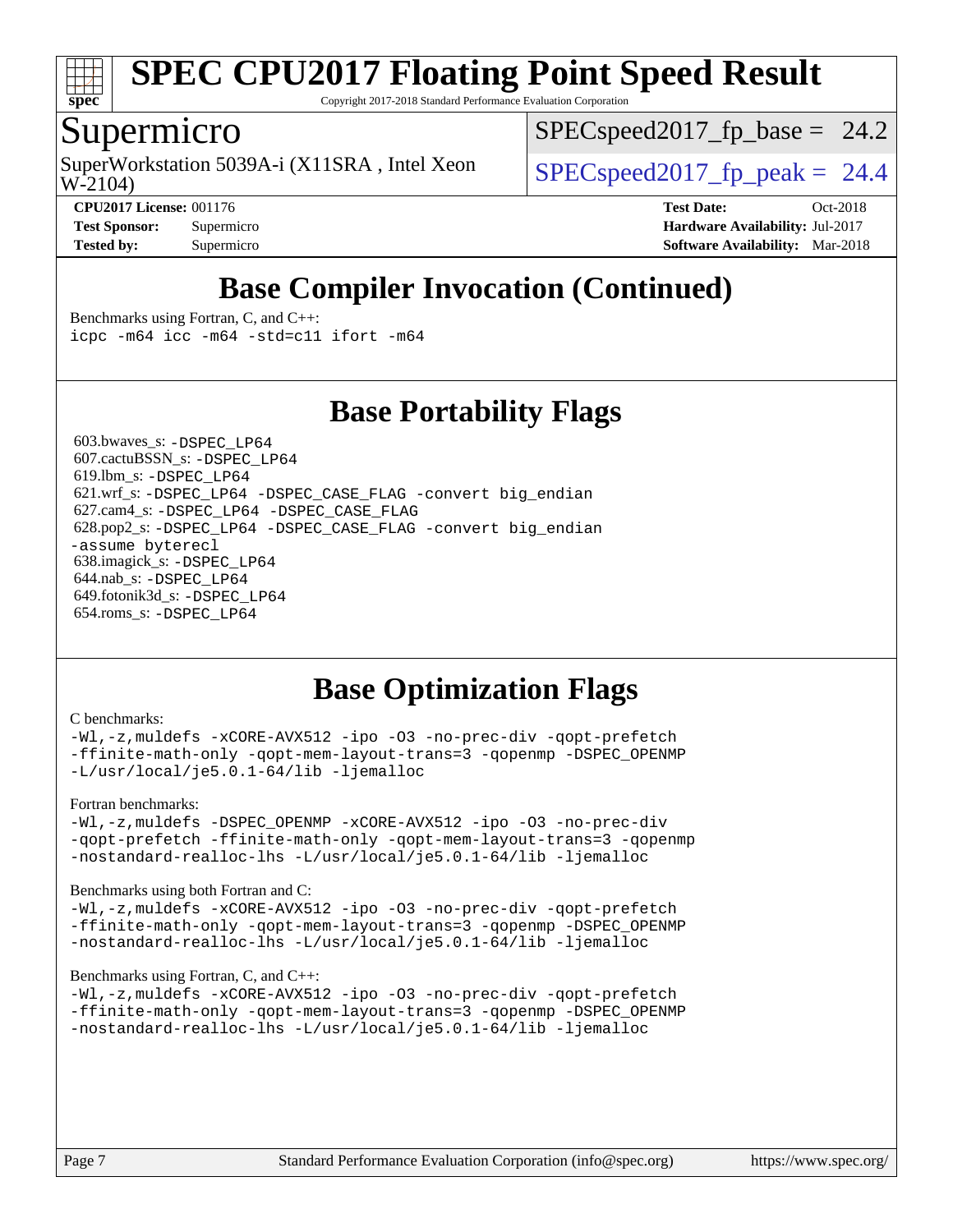

Copyright 2017-2018 Standard Performance Evaluation Corporation

### Supermicro

SuperWorkstation 5039A-i (X11SRA, Intel Xeon<br>W-2104)

 $SPECspeed2017_fp\_base = 24.2$ 

 $SPECspeed2017_fp\_peak = 24.4$ 

**[CPU2017 License:](http://www.spec.org/auto/cpu2017/Docs/result-fields.html#CPU2017License)** 001176 **[Test Date:](http://www.spec.org/auto/cpu2017/Docs/result-fields.html#TestDate)** Oct-2018 **[Test Sponsor:](http://www.spec.org/auto/cpu2017/Docs/result-fields.html#TestSponsor)** Supermicro **[Hardware Availability:](http://www.spec.org/auto/cpu2017/Docs/result-fields.html#HardwareAvailability)** Jul-2017 **[Tested by:](http://www.spec.org/auto/cpu2017/Docs/result-fields.html#Testedby)** Supermicro **[Software Availability:](http://www.spec.org/auto/cpu2017/Docs/result-fields.html#SoftwareAvailability)** Mar-2018

## **[Peak Compiler Invocation](http://www.spec.org/auto/cpu2017/Docs/result-fields.html#PeakCompilerInvocation)**

[C benchmarks](http://www.spec.org/auto/cpu2017/Docs/result-fields.html#Cbenchmarks): [icc -m64 -std=c11](http://www.spec.org/cpu2017/results/res2018q4/cpu2017-20181015-09238.flags.html#user_CCpeak_intel_icc_64bit_c11_33ee0cdaae7deeeab2a9725423ba97205ce30f63b9926c2519791662299b76a0318f32ddfffdc46587804de3178b4f9328c46fa7c2b0cd779d7a61945c91cd35)

[Fortran benchmarks](http://www.spec.org/auto/cpu2017/Docs/result-fields.html#Fortranbenchmarks): [ifort -m64](http://www.spec.org/cpu2017/results/res2018q4/cpu2017-20181015-09238.flags.html#user_FCpeak_intel_ifort_64bit_24f2bb282fbaeffd6157abe4f878425411749daecae9a33200eee2bee2fe76f3b89351d69a8130dd5949958ce389cf37ff59a95e7a40d588e8d3a57e0c3fd751)

[Benchmarks using both Fortran and C](http://www.spec.org/auto/cpu2017/Docs/result-fields.html#BenchmarksusingbothFortranandC): [ifort -m64](http://www.spec.org/cpu2017/results/res2018q4/cpu2017-20181015-09238.flags.html#user_CC_FCpeak_intel_ifort_64bit_24f2bb282fbaeffd6157abe4f878425411749daecae9a33200eee2bee2fe76f3b89351d69a8130dd5949958ce389cf37ff59a95e7a40d588e8d3a57e0c3fd751) [icc -m64 -std=c11](http://www.spec.org/cpu2017/results/res2018q4/cpu2017-20181015-09238.flags.html#user_CC_FCpeak_intel_icc_64bit_c11_33ee0cdaae7deeeab2a9725423ba97205ce30f63b9926c2519791662299b76a0318f32ddfffdc46587804de3178b4f9328c46fa7c2b0cd779d7a61945c91cd35)

[Benchmarks using Fortran, C, and C++:](http://www.spec.org/auto/cpu2017/Docs/result-fields.html#BenchmarksusingFortranCandCXX) [icpc -m64](http://www.spec.org/cpu2017/results/res2018q4/cpu2017-20181015-09238.flags.html#user_CC_CXX_FCpeak_intel_icpc_64bit_4ecb2543ae3f1412ef961e0650ca070fec7b7afdcd6ed48761b84423119d1bf6bdf5cad15b44d48e7256388bc77273b966e5eb805aefd121eb22e9299b2ec9d9) [icc -m64 -std=c11](http://www.spec.org/cpu2017/results/res2018q4/cpu2017-20181015-09238.flags.html#user_CC_CXX_FCpeak_intel_icc_64bit_c11_33ee0cdaae7deeeab2a9725423ba97205ce30f63b9926c2519791662299b76a0318f32ddfffdc46587804de3178b4f9328c46fa7c2b0cd779d7a61945c91cd35) [ifort -m64](http://www.spec.org/cpu2017/results/res2018q4/cpu2017-20181015-09238.flags.html#user_CC_CXX_FCpeak_intel_ifort_64bit_24f2bb282fbaeffd6157abe4f878425411749daecae9a33200eee2bee2fe76f3b89351d69a8130dd5949958ce389cf37ff59a95e7a40d588e8d3a57e0c3fd751)

## **[Peak Portability Flags](http://www.spec.org/auto/cpu2017/Docs/result-fields.html#PeakPortabilityFlags)**

Same as Base Portability Flags

## **[Peak Optimization Flags](http://www.spec.org/auto/cpu2017/Docs/result-fields.html#PeakOptimizationFlags)**

[C benchmarks](http://www.spec.org/auto/cpu2017/Docs/result-fields.html#Cbenchmarks):

619.lbm\_s: basepeak = yes

 638.imagick\_s: [-xCORE-AVX512](http://www.spec.org/cpu2017/results/res2018q4/cpu2017-20181015-09238.flags.html#user_peakCOPTIMIZE638_imagick_s_f-xCORE-AVX512) [-ipo](http://www.spec.org/cpu2017/results/res2018q4/cpu2017-20181015-09238.flags.html#user_peakCOPTIMIZE638_imagick_s_f-ipo) [-O3](http://www.spec.org/cpu2017/results/res2018q4/cpu2017-20181015-09238.flags.html#user_peakCOPTIMIZE638_imagick_s_f-O3) [-no-prec-div](http://www.spec.org/cpu2017/results/res2018q4/cpu2017-20181015-09238.flags.html#user_peakCOPTIMIZE638_imagick_s_f-no-prec-div) [-qopt-prefetch](http://www.spec.org/cpu2017/results/res2018q4/cpu2017-20181015-09238.flags.html#user_peakCOPTIMIZE638_imagick_s_f-qopt-prefetch) [-ffinite-math-only](http://www.spec.org/cpu2017/results/res2018q4/cpu2017-20181015-09238.flags.html#user_peakCOPTIMIZE638_imagick_s_f_finite_math_only_cb91587bd2077682c4b38af759c288ed7c732db004271a9512da14a4f8007909a5f1427ecbf1a0fb78ff2a814402c6114ac565ca162485bbcae155b5e4258871) [-qopt-mem-layout-trans=3](http://www.spec.org/cpu2017/results/res2018q4/cpu2017-20181015-09238.flags.html#user_peakCOPTIMIZE638_imagick_s_f-qopt-mem-layout-trans_de80db37974c74b1f0e20d883f0b675c88c3b01e9d123adea9b28688d64333345fb62bc4a798493513fdb68f60282f9a726aa07f478b2f7113531aecce732043) [-qopenmp](http://www.spec.org/cpu2017/results/res2018q4/cpu2017-20181015-09238.flags.html#user_peakCOPTIMIZE638_imagick_s_qopenmp_16be0c44f24f464004c6784a7acb94aca937f053568ce72f94b139a11c7c168634a55f6653758ddd83bcf7b8463e8028bb0b48b77bcddc6b78d5d95bb1df2967) [-DSPEC\\_OPENMP](http://www.spec.org/cpu2017/results/res2018q4/cpu2017-20181015-09238.flags.html#suite_peakCOPTIMIZE638_imagick_s_DSPEC_OPENMP)

 $644.nab$ <sub>S</sub>: basepeak = yes

[Fortran benchmarks](http://www.spec.org/auto/cpu2017/Docs/result-fields.html#Fortranbenchmarks):

 603.bwaves\_s: [-prof-gen](http://www.spec.org/cpu2017/results/res2018q4/cpu2017-20181015-09238.flags.html#user_peakPASS1_FFLAGSPASS1_LDFLAGS603_bwaves_s_prof_gen_5aa4926d6013ddb2a31985c654b3eb18169fc0c6952a63635c234f711e6e63dd76e94ad52365559451ec499a2cdb89e4dc58ba4c67ef54ca681ffbe1461d6b36)(pass 1) [-prof-use](http://www.spec.org/cpu2017/results/res2018q4/cpu2017-20181015-09238.flags.html#user_peakPASS2_FFLAGSPASS2_LDFLAGS603_bwaves_s_prof_use_1a21ceae95f36a2b53c25747139a6c16ca95bd9def2a207b4f0849963b97e94f5260e30a0c64f4bb623698870e679ca08317ef8150905d41bd88c6f78df73f19)(pass 2) [-DSPEC\\_SUPPRESS\\_OPENMP](http://www.spec.org/cpu2017/results/res2018q4/cpu2017-20181015-09238.flags.html#suite_peakPASS1_FOPTIMIZE603_bwaves_s_DSPEC_SUPPRESS_OPENMP) [-DSPEC\\_OPENMP](http://www.spec.org/cpu2017/results/res2018q4/cpu2017-20181015-09238.flags.html#suite_peakPASS2_FOPTIMIZE603_bwaves_s_DSPEC_OPENMP) [-O2](http://www.spec.org/cpu2017/results/res2018q4/cpu2017-20181015-09238.flags.html#user_peakPASS1_FOPTIMIZE603_bwaves_s_f-O2) [-xCORE-AVX512](http://www.spec.org/cpu2017/results/res2018q4/cpu2017-20181015-09238.flags.html#user_peakPASS2_FOPTIMIZE603_bwaves_s_f-xCORE-AVX512) [-qopt-prefetch](http://www.spec.org/cpu2017/results/res2018q4/cpu2017-20181015-09238.flags.html#user_peakPASS1_FOPTIMIZEPASS2_FOPTIMIZE603_bwaves_s_f-qopt-prefetch) [-ipo](http://www.spec.org/cpu2017/results/res2018q4/cpu2017-20181015-09238.flags.html#user_peakPASS2_FOPTIMIZE603_bwaves_s_f-ipo) [-O3](http://www.spec.org/cpu2017/results/res2018q4/cpu2017-20181015-09238.flags.html#user_peakPASS2_FOPTIMIZE603_bwaves_s_f-O3) [-ffinite-math-only](http://www.spec.org/cpu2017/results/res2018q4/cpu2017-20181015-09238.flags.html#user_peakPASS1_FOPTIMIZEPASS2_FOPTIMIZE603_bwaves_s_f_finite_math_only_cb91587bd2077682c4b38af759c288ed7c732db004271a9512da14a4f8007909a5f1427ecbf1a0fb78ff2a814402c6114ac565ca162485bbcae155b5e4258871) [-no-prec-div](http://www.spec.org/cpu2017/results/res2018q4/cpu2017-20181015-09238.flags.html#user_peakPASS2_FOPTIMIZE603_bwaves_s_f-no-prec-div) [-qopt-mem-layout-trans=3](http://www.spec.org/cpu2017/results/res2018q4/cpu2017-20181015-09238.flags.html#user_peakPASS1_FOPTIMIZEPASS2_FOPTIMIZE603_bwaves_s_f-qopt-mem-layout-trans_de80db37974c74b1f0e20d883f0b675c88c3b01e9d123adea9b28688d64333345fb62bc4a798493513fdb68f60282f9a726aa07f478b2f7113531aecce732043) [-qopenmp](http://www.spec.org/cpu2017/results/res2018q4/cpu2017-20181015-09238.flags.html#user_peakPASS2_FOPTIMIZE603_bwaves_s_qopenmp_16be0c44f24f464004c6784a7acb94aca937f053568ce72f94b139a11c7c168634a55f6653758ddd83bcf7b8463e8028bb0b48b77bcddc6b78d5d95bb1df2967) [-nostandard-realloc-lhs](http://www.spec.org/cpu2017/results/res2018q4/cpu2017-20181015-09238.flags.html#user_peakEXTRA_FOPTIMIZE603_bwaves_s_f_2003_std_realloc_82b4557e90729c0f113870c07e44d33d6f5a304b4f63d4c15d2d0f1fab99f5daaed73bdb9275d9ae411527f28b936061aa8b9c8f2d63842963b95c9dd6426b8a)

649.fotonik3d\_s: basepeak = yes

| 654.roms $s$ : -DSPEC OPENMP -xCORE-AVX512 -ipo -03 -no-prec-div |
|------------------------------------------------------------------|
| -qopt-prefetch -ffinite-math-only -qopt-mem-layout-trans=3       |
| -gopenmp -nostandard-realloc-lhs                                 |

**(Continued on next page)**